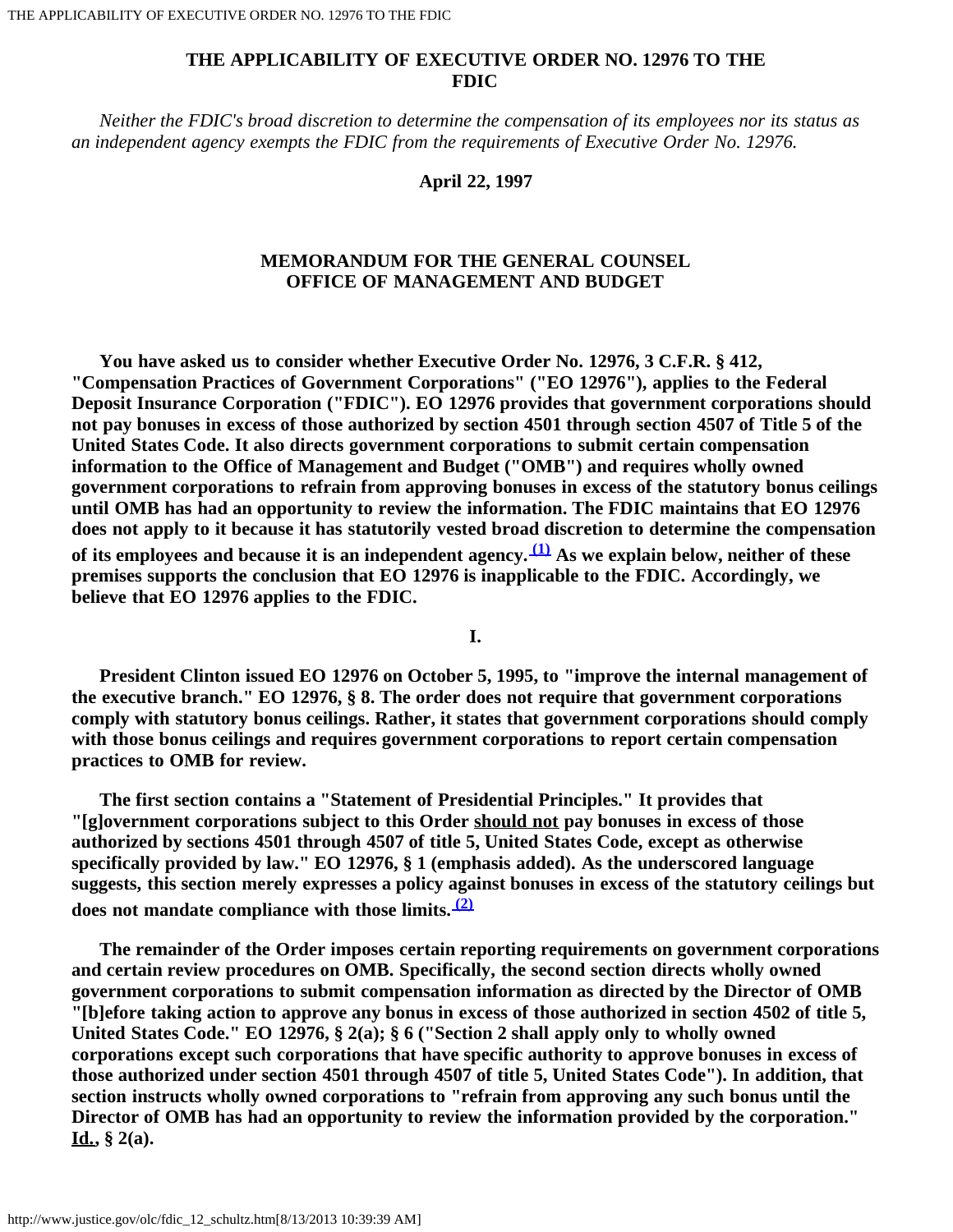**The third section requires all government corporations subject to the order to provide information "relating to the compensation practices for senior executives" to OMB in accordance with its instructions for "when information is to be submitted, and the content and form of such information." Id., § 3(a); § 3(c). At a minimum, the information must include:**

- **(1) the compensation plan, procedures, and structure of such corporation;**
- **(2) base salary levels, annual bonuses, and other compensation; and**
- **(3) information supporting the senior executive compensation plan and levels.**

**Id., § 3(b).**

 **The fourth section directs OMB, in consultation with the Department of Labor, to "review the information submitted pursuant to section 3, taking into consideration:"**

- **(1) consistency with statutory requirements;**
- **(2) consistency with corporate mission;**
- **(3) standards of Federal management and efficiency; and**
- **(4) equivalent private sector compensation practices.**

## **Id., § 4.**

 **Finally, the fifth section requires government corporations to "make available through public dissemination the information submitted pursuant to section 3 of this order." Id., § 5.**

**II.**

 **The FDIC argues that EO 12976 does not apply to it for two reasons: (1) the FDIC has broad discretion to determine the compensation of its employees under 12 U.S.C. § 1819(a)Fifth; [\(3\)](#page-2-2) and (2) it is an independent agency. We believe that neither of these contentions entails the conclusion that EO 12976 is inapplicable to the FDIC. First, EO 12976 does not restrict the FDIC's authority to determine the compensation of its employees. As described above, it does not mandate compliance with statutory bonus ceilings or require OMB approval of agency bonus awards. With respect to the FDIC, it simply imposes reporting requirements. The waiting period applies only to wholly owned government corporations, [\(4\)](#page-3-0) and the FDIC is a mixed-ownership corporation. See 31 U.S.C. § 9101(2)(C). These procedural reporting requirements do not limit or interfere with the Board's discretion to set compensation under section 1819(a)Fifth. [\(5\)](#page-3-1)**

Second, EO 12976 applies to the FDIC, regardless of its status.<sup>**60**</sup> EO 12976 is expressly **premised on three specific statutory bases (in addition to the more general authority provided by the Constitution and the laws of the United States): 31 U.S.C. §§ 1105, 1108, and 1111. In enacting these statutes, Congress authorized the President to request compensation information from all agencies. Section 1111 provides:**

**To improve economy and efficiency in the United States Government, the President shall -**

**(1) make a study of each agency to decide, and may send Congress recommendations, on changes that should be made in -**

**(A) the organization, activities, and business methods of agencies;**

- **(B) agency appropriations;**
- **(C) the assignment of particular activities to particular services;**
- **and**
- **(D) regrouping of services; and**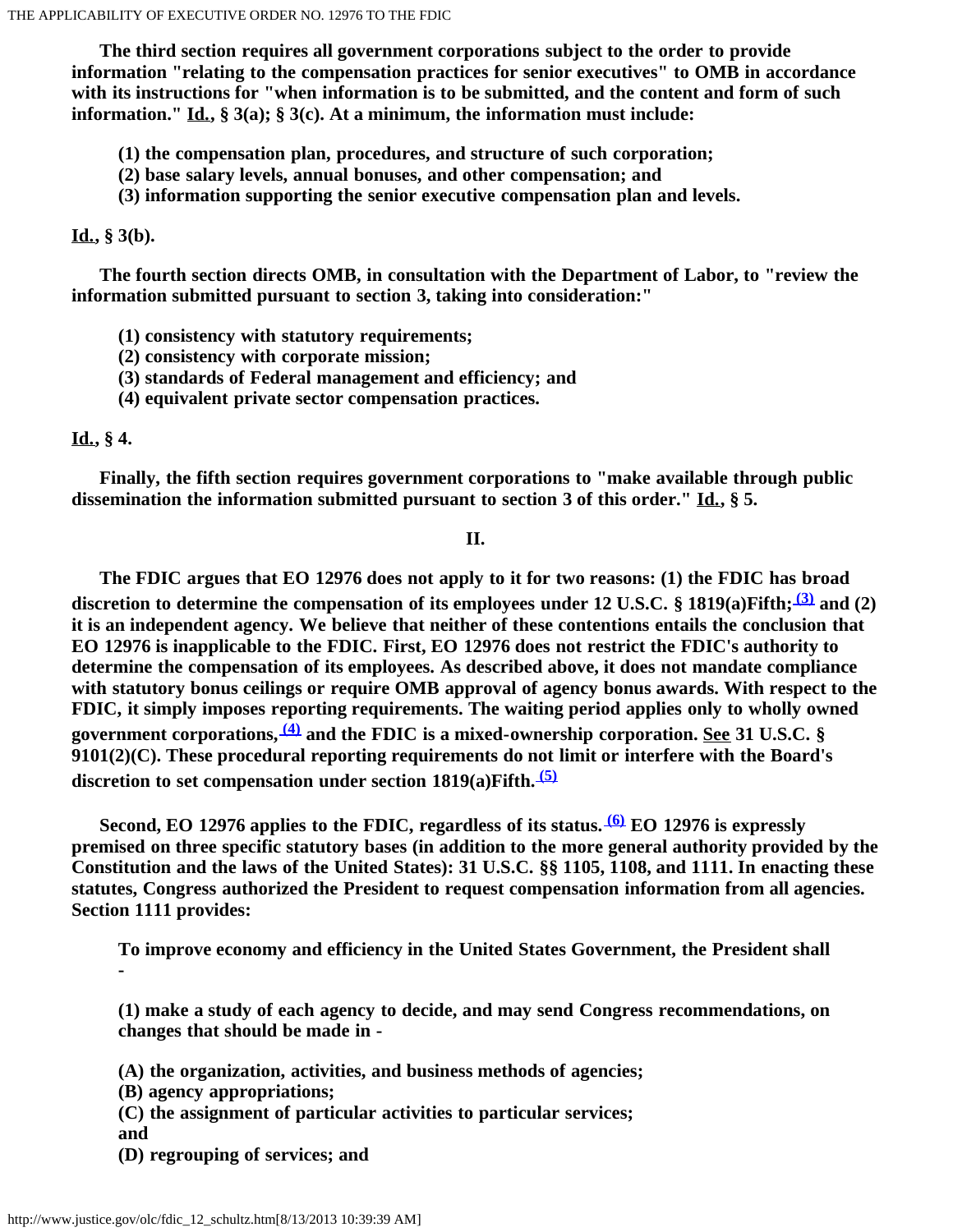**(2) evaluate and develop improved plans for the organization, coordination, and management of the executive branch of the Government.**

 **31 U.S.C. § 1111. For purposes of the provisions relevant here, "agency" is defined as any "department, agency, or instrumentality of the United States" and includes any "independent regulatory commission or board." 31 U.S.C. § 1101 note (emphasis added); § 101; cf. § 102 (defining "executive agency" as "a department, agency, or instrumentality in the executive branch of the United States Government"). [\(7\)](#page-3-3) Thus, Congress authorized the President to study and recommend changes with respect to all federal entities except Congress and the Supreme Court.**

 **EO 12976 is an appropriate mechanism for complying with section 1111. The information requested in section 3 of the Order (compensation plan, procedures, and structure; compensation levels; related information) enables the President to evaluate "the organization, activities, and business methods" of agencies such as the FDIC, as well as their appropriations needs. Furthermore, the reporting requirements advance the goals of section 1111 to "improve economy and efficiency in the United States Government" by directing OMB to consider the compensation practices of government corporations against "standards of Federal management and efficiency" and "equivalent private sector compensation practices." EO 12976, § 3.**

 **The reporting requirements also aid the President in carrying out his duties under section 1105. That section directs the President each year to "submit a budget of the United States Government" along with "supporting information." 31 U.S.C. § 1105(a). Toward that end, section 1108 requires the head of each agency to "prepare and submit to the President each appropriation request for the agency . . . in the form prescribed by the President under this chapter and by the date established by the President." 31 U.S.C. § 1108(b)(1); § 1108(d)(1)-(2) (head of each agency must "provide information supporting the agency's budget request for its missions by function and subfunction . . . and . . . relate the agency's programs to its missions"). EO 12976 prescribes the form and date for submitting certain compensation information.**

> **DAWN E. JOHNSEN Acting Assistant Attorney General Office of Legal Counsel**

<span id="page-2-1"></span>**2. See Robinson Farms Co. v. D'Acquisto, 962 F.2d 680, 684 (7th Cir. 1992) ("should" is usually precatory, while "shall" is usually mandatory); Harris County Hospital District v. Shalala, 863 F. Supp. 404, 410 (S.D. Tex. 1994) (same), aff'd, 64 F.3d 220 (5th Cir. 1995); cf.Memorandum for Alan Kreczko, Legal Adviser, National Security Council, from Walter Dellinger, Assistant Attorney General, Office of Legal Counsel, re: WTO Dispute Settlement Review Commission Act (Feb. 9, 1995) (difficulty created by mandatory "shall" language avoided by substitution of precatory "should" language). This is not to say that the President or Congress could never use the word "should" with the intent that it be mandatory rather than precatory, but there is no indication in this case of any such intent.**

<span id="page-2-2"></span>**3. Section 1819(a)Fifth provides in relevant part: "To appoint by its Board of Directors such officers and employees as are not otherwise provided for in this Act, to define their duties, fix their**

<span id="page-2-0"></span>**<sup>1.</sup> See Letter for Franklin D. Raines, Director, OMB from William F. Kroener, III, General Counsel, FDIC (Dec. 2, 1996); Letter for John A. Koskinen, Deputy Director for Management, OMB from Ricki Helfer, Chairman, FDIC (Mar. 28, 1996).**